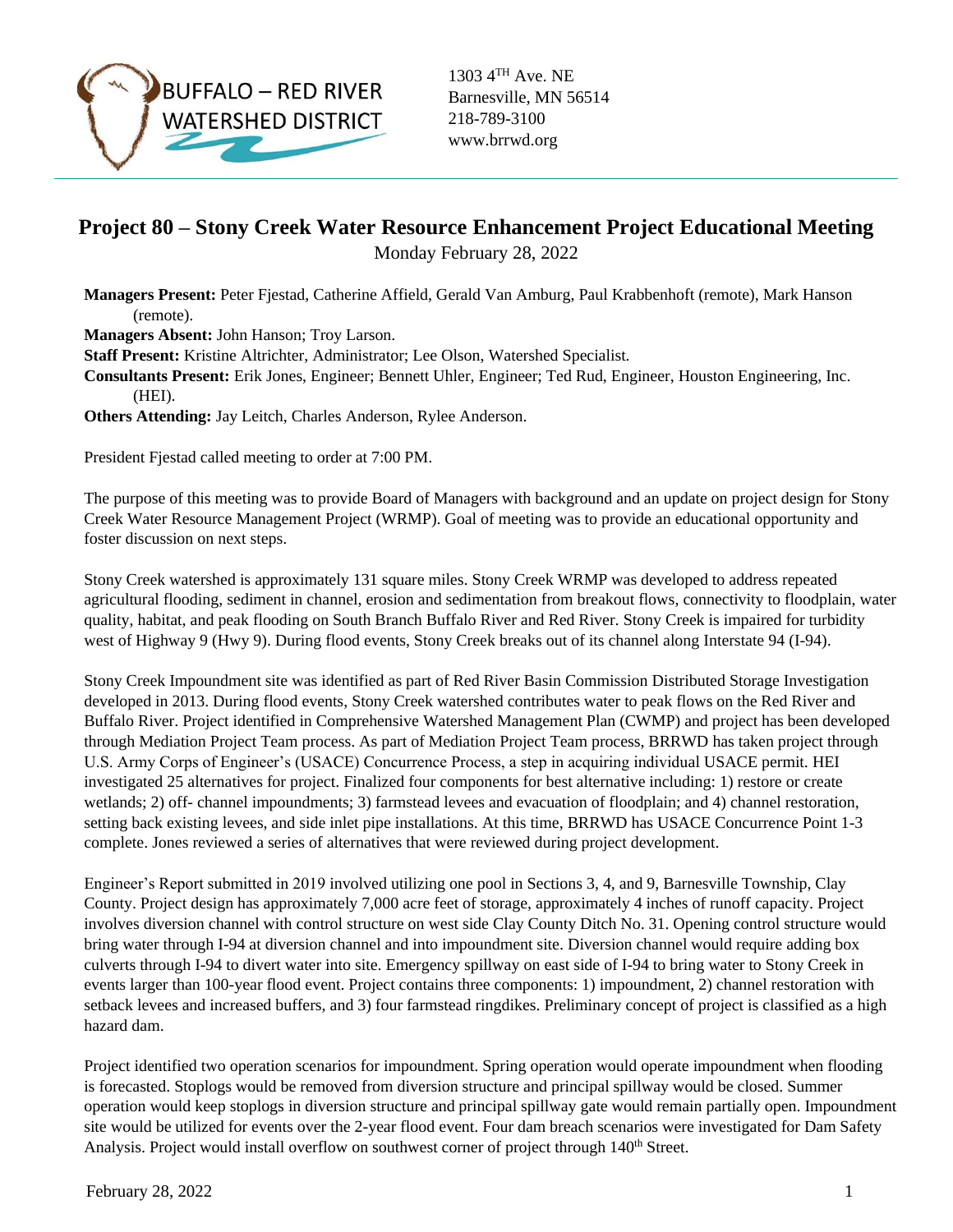Project benefits include 4.5 miles of restored stable stream, approximately 440 acres of permanently protected buffers, 7,000 acre feet of off-channel gated storage, improved water quality, and flood protection.

Stream restoration expected to cost \$2.2 million, I-94 culvert improvements estimated to cost \$1.1 million, and off-channel storage site estimated to cost \$14 million. BRRWD acquired Lessard-Sams Outdoor Heritage Funds through Department of Natural Resources (DNR) for \$2.2 million to cover costs of stream restoration. Other possible funding sources include: Conservation Reserve Enhancement Program (CREP) for \$0.7 million, DNR Flood Hazard Mitigation Grant Program for \$7.2 million, Metro Flood Diversion Authority for \$1.65 million, BRRWD \$5.55 million. Total project estimated to cost \$17.3 million.

Jones provided four alternatives for impoundment site with various sized pools. Alternatives had pool sizes of approximately 4,400 acre feet of storage estimated to cost \$14.2 million, 2,500 acre feet of storage estimated to cost \$11.1 million, and a site 1,300 acre feet of storage, estimated cost not determined. Jones showed an inundation map for the smallest site. Altrichter requested inundation maps be provided to Board of Managers for all alternatives at next Board Meeting, March 14, 2022.

Jones stated overall project will provide localized flood protection benefits to landowners around the proposed project site. Stream restoration without the impoundment site will likely send larger flood downstream.

Funding that has been received for Stony Creek WRMP has been used for additional survey and design work.

This site was selected for proposed impoundment because elevation across site allows more water to be stored over a smaller area.

Project Team reviewed the large (7,000 acre feet) site and BRRWD Board of Managers presented and approved concept following preliminary hearing in July 2019. Van Amburg recommended BRRWD focus on acquiring funding for project. Board of Water and Soil Resources (BWSR) may be interested in developing wetland bank in eastern most portion of site near I-94.

Jones spoke with Pheasants Forever, Inc. staff (PF) regarding potential partnership to acquire land for project. PF would be interested in discussing how partnership could work.

Jones outlined where BRRWD is at in the process and outlined next steps. Preliminary hearing held in June 2019. Board of Managers began acquiring easement options and purchase agreements. Next steps would require moving forward with acquiring easement options and finding additional funding for project. Project requires detailed Geotechnical Report and Engineer's Final Report. BRRWD needs to determine local assessment mechanism, submit Engineer's Final Report to BWSR and DNR for review, hold final hearing, approve and sign Project Order, acquire land, finalize permitting, and construct project.

Landowner noted that S ½ Section 4 and N ½ Section 9 are tiled that outlets on west side of Section 4.

The smallest site (1,300 acre feet) would have a low hazard dam and land is not tiled.

Landowner noted that at a minimum they would like the channel cleaned. Jones noted that with stream restoration and no impoundment site would need to allow break out flows to occur as they currently do. This could be done, however, the project would not reduce flooding. Channel restoration would clean from Section 14 to Section 5, Barnesville Township.

Landowner asked if project could be completed in phases. Van Amburg thought there might be funding opportunities to cover whole site. Jones noted that there would be additional costs for additional embankments.

Landowners asked if they would be able to have crop insurance if project completed in phases.

Van Amburg asked Jones to provide cost estimate for smallest site and start looking into funding opportunities and working with BWSR for possible wetland bank.